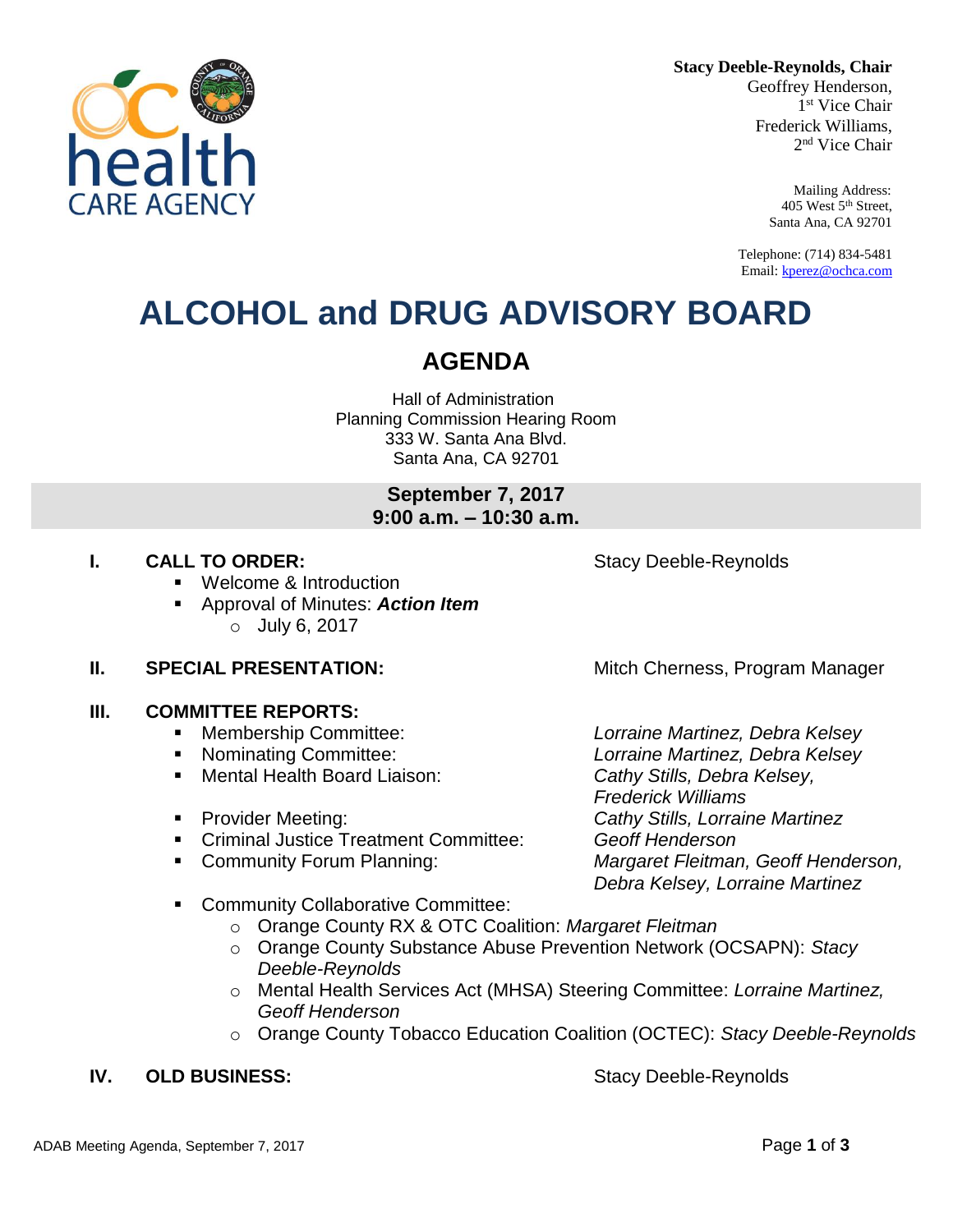## **V. NEW BUSINESS:** Stacy Deeble-Reynolds

# **BEHAVIORAL HEALTH**

**SERVICES UPDATE:** Annette Mugrditchian, LCSW, Director Mitch Cherness, Program Manager Sandra Fair, Program Manager Adult and Older Adult Behavioral Health Office: 714-834-5026

> Brett O'Brien, LMFT, Director Children, Youth and Prevention Behavioral Health Office: 714-834-2011

## **PRESENTATION:**

*Addiction is a Brain Disease & Medically Assisted Treatment* Presentation by: Stuart Finklestein, MD

**ADEPT REPORT:** Amy Buch, Division Manager HCA Public Health Services Health Promotion Division Office: 714-834-5728

## **PUBLIC COMMENT:**

At this time members of the public may address the Chair regarding any item within the subject matter of this advisory board's authority provided that no action is taken on off-agenda items unless authorized by law. Comments shall be limited to three to five (3-5) minutes per person.

## **ADJOURNMENT:** 10:30 a.m.

*\*In compliance with the Americans with Disabilities Act, those requiring accommodations for this meeting should notify the Behavioral Health Services Advisory Board Office 72 hours prior to the meeting at (714) 834-5481\**

## **NEXT MEETING:**

**\*\* Please Note:** The ADAB will be having a joint meeting with the Orange County Mental Health Board, In lieu of their General Meeting for the month of October. **\*\***

## **ADAB / MHB Joint Meeting**

October 25, 2017, 9:00 – 11:00 a.m. Orange County Department of Education